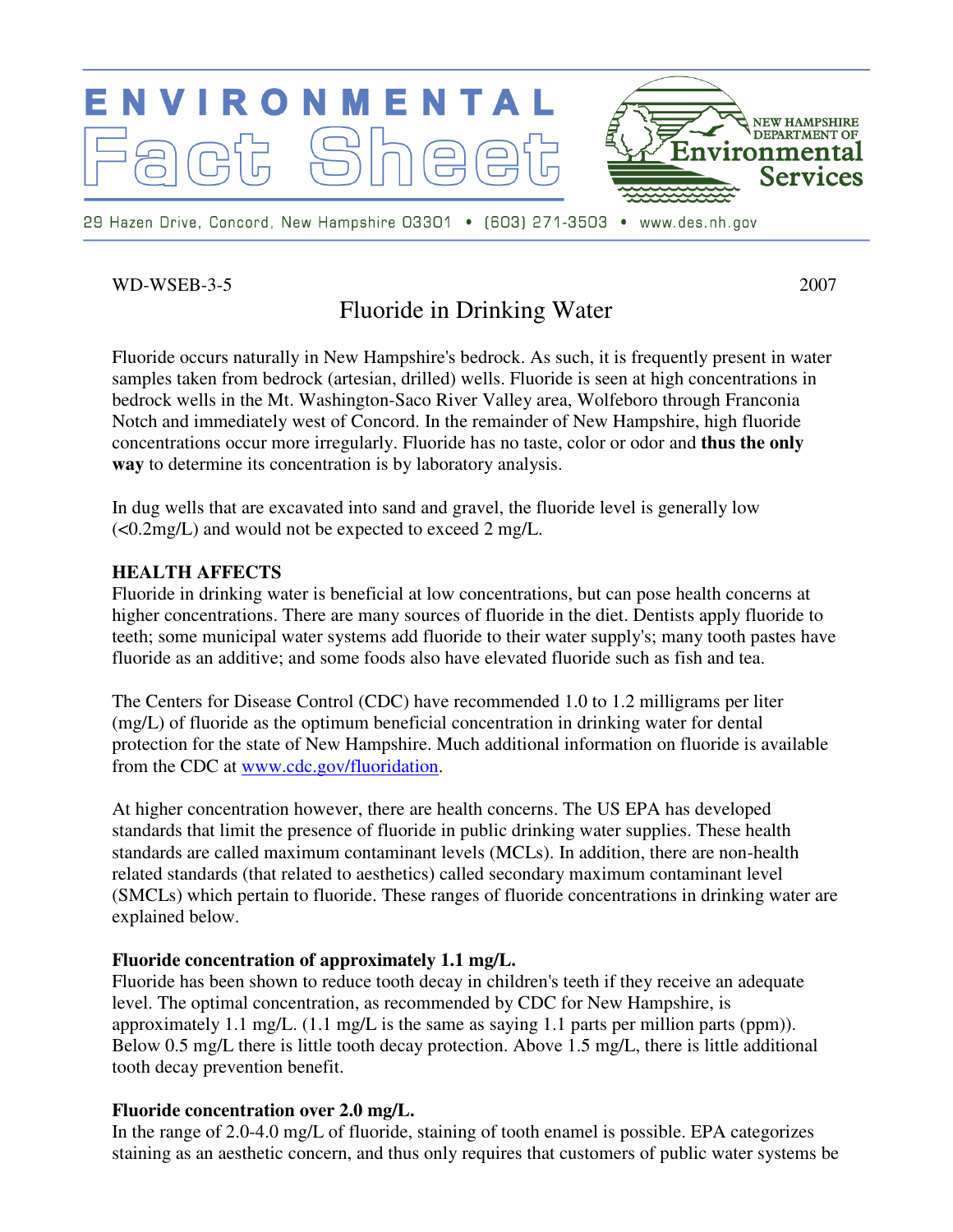notified of the elevated fluoride level. EPA does not require fluoride removal when the concentration exceeds 2.0 mg/L but is less than 4.0 mg/L. Approximately 5 percent of New Hampshire bedrock wells have fluoride that exceeds 2.0 mg/L. In the summer of 2006 the National Research Council of the National Academy of Sciences recommended that EPA reduce the 4.0 mg/L and requested that EPA determine what that new level should be. EPA will likely require a few years to make that new recommendation.

#### **Fluoride concentration over 4.0 mg/L.**

At concentrations above 4.0 mg/L, studies have shown the possibility of skeletal fluorosis, as well as the staining of teeth. In its most severe form, skeletal fluorosis is characterized by irregular bone deposits that may cause arthritis and crippling when occurring at joints. EPA recognizes skeletal fluorosis as a health concern, and thus requires that public water systems not only **notify** their customers, but also **treat** the water to lower the fluoride concentration. Less than 1 percent of New Hampshire bedrock wells have fluoride that exceeds exceed 4.0 mg/L.

Specific health questions concerning fluoride's effects should be directed to a physician or dentist. For general health information concerning fluoride, please call the Environmental Health Program of the Department of Environmental Services at (603) 271-4608.

## **TESTING YOUR WELL WATER**

The cost of a fluoride test is \$7 per sample at the Department of Environmental Services Laboratory. At least two tests are recommended since the concentration of dissolved minerals can vary due to such factors as rainfall, length of pumping, season of the year, etc.

## **METHODS TO REDUCE FLUORIDE IN YOUR WATER SUPPLY**

There are three approaches that one could take to respond to excess fluoride in a private well as discussed below.

## **Town Water**

In most cases the option of town water is not available or is too costly. Town water however, is normally desirable when compared to a cellar full of water treatment devices.

## **New Wells**

If the new well option is selected, a dug well or point well (both are located in sand and gravel deposits) would have the best chance for avoiding elevated fluoride. However, in many areas of New Hampshire the soil type, depth and year round sustained water table are not favorable for such wells. A new bedrock well would not likely be free of fluoride if your present bedrock well has an elevated fluoride level. The likelihood of avoiding fluoride in a new bedrock well can be estimated by having your neighbors test their wells for fluoride, and the other factors identified in fact sheet WD-WSEB-2-1, and then reviewing all data.

## **Treatment**

There are at least three treatment options to remove fluoride as discussed below. Only that water used for drinking and water used for cooking needs to be treated when fluoride concentrations exceed 2.0 - 4.0 mg/L. A treatment system producing 2-5 gallons of water per day should be adequate. This size device installs easily "under-the-sink" and has a budget cost of approximately \$1,000 (2007).

## **Reverse Osmosis**

In this process, raw water flows past a reverse osmosis (RO) membrane. Some of the water molecules migrate through the membrane while the fluoride and other contaminants, remain on